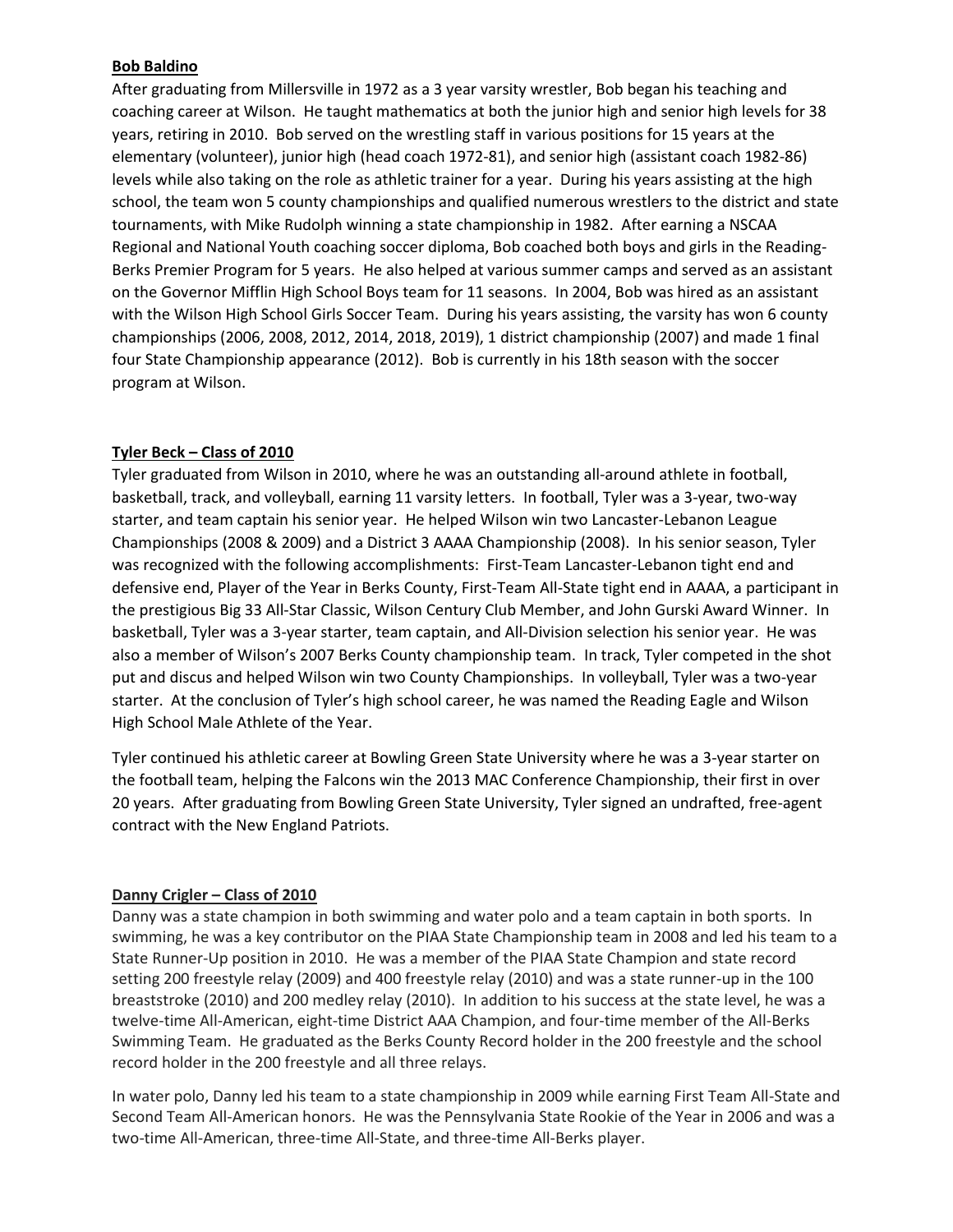Danny continued his swimming career at Harvard University where he was a key contributor on the 2014 Ivy League Championship team and set a school record in the 200 freestyle relay. He was named to the All-Ivy League team multiple times, competed at the NCAA Division I Championships, and received First Team Scholar-All American honors in 2014.

### **Nick Dragonette – Class of 2010**

Nick is a graduate of the Wilson High School class of 2010. He was a three sport varsity athlete earning varsity letters in Wrestling, Cross Country, and Lacrosse. Nick excelled as a member of the Wilson High School Wrestling Team. At the conclusion of his four years as a varsity wrestler, Nick was the all-time career wins leader at Wilson; while competing at the 119, 125, 130, and 140 pound weight classes. He won three individual Sectional titles and was a four-time individual District qualifier. As a senior, Nick won the District 3 Tournament and qualified for the PIAA AAA State Championship Tournament. He was the first wrestler from Wilson to win the District 3 Tournament since 1994 and was selected 1<sup>st</sup> Team All-County and PIAA All-Class Pennsylvania Wrestling Team that year. During his junior and senior years, Nick was a team captain and was voted Wilson's Most Outstanding Wrestler both years. His leadership and success as a wrestler played a key role in leading the Wilson High School Wrestling Team to Sectional Team Championship titles and to qualify for the Team District Championship Tournament for four consecutive years. Nick was also a two-time District 3 qualifier in Cross Country and a member of the inaugural Wilson Lacrosse varsity team. Upon graduation, he continued to wrestle at a Division-1 level for Drexel University.

## **Doug Ertz – Class of 1981**

Doug was one of the top three sport athletes of his generation at Wilson High School, as a two-year starter in Football, Basketball, and Baseball. On the gridiron, Doug played fullback, tailback, and punter on the John Gurski coached 1979 and 1980 Lancaster-Lebanon League Championship Teams. As a senior on the football team, Doug was named Co-Captain of the team, Most Valuable Player in the Lancaster Lebanon League, while also being named to the Reading Eagle and Reading Times All-Berks County Team. As a two-year starter as a forward on the Frank Yusella coached basketball team, Doug played a significant role on the 1980 team that captured Wilson's first ever victory over the Reading Red Knights and made it to the District Finals. He was named Co-Captain of the 1981 basketball team that finished 23-5, and was the first ever Wilson Boys basketball team to make it to the State Playoffs. In addition, Doug started as a left fielder for a couple of Coach Kopp's winning baseball teams. After graduating from Wilson, Doug played four years of football at Lehigh University as a Fullback under Coach John Whitehead, where he started for two years and was Co-Captain his senior year. He graduated from Lehigh University with a Bachelor's degree in Electrical Engineering and earned a Master's Degree in Business from Pepperdine University.

## **Dr. Lee T. Fredericks**

In 1972, Dr. Fredericks was hired by the Wilson School District as the Director of Elementary Education. Then, in 1977, the title was changed to Assistant Superintendent for Elementary Education after he completed his Superintendent certification. In 1982, the assignment was changed to Assistant Superintendent for Elementary and Secondary Education. That position continued until 1992 when he was appointed Superintendent of Schools. From 1982 until his retirement in 2005, the Wilson School District grew in student population and Dr. Fredericks was responsible for the construction of three new Elementary Schools, plus renovations and expansions to both Junior High Schools (now Middle Schools) and the High School. Included in those Secondary School improvements were enhancements to Athletic facilities at all three secondary schools. Some of those enhancements included Gurski Stadium,